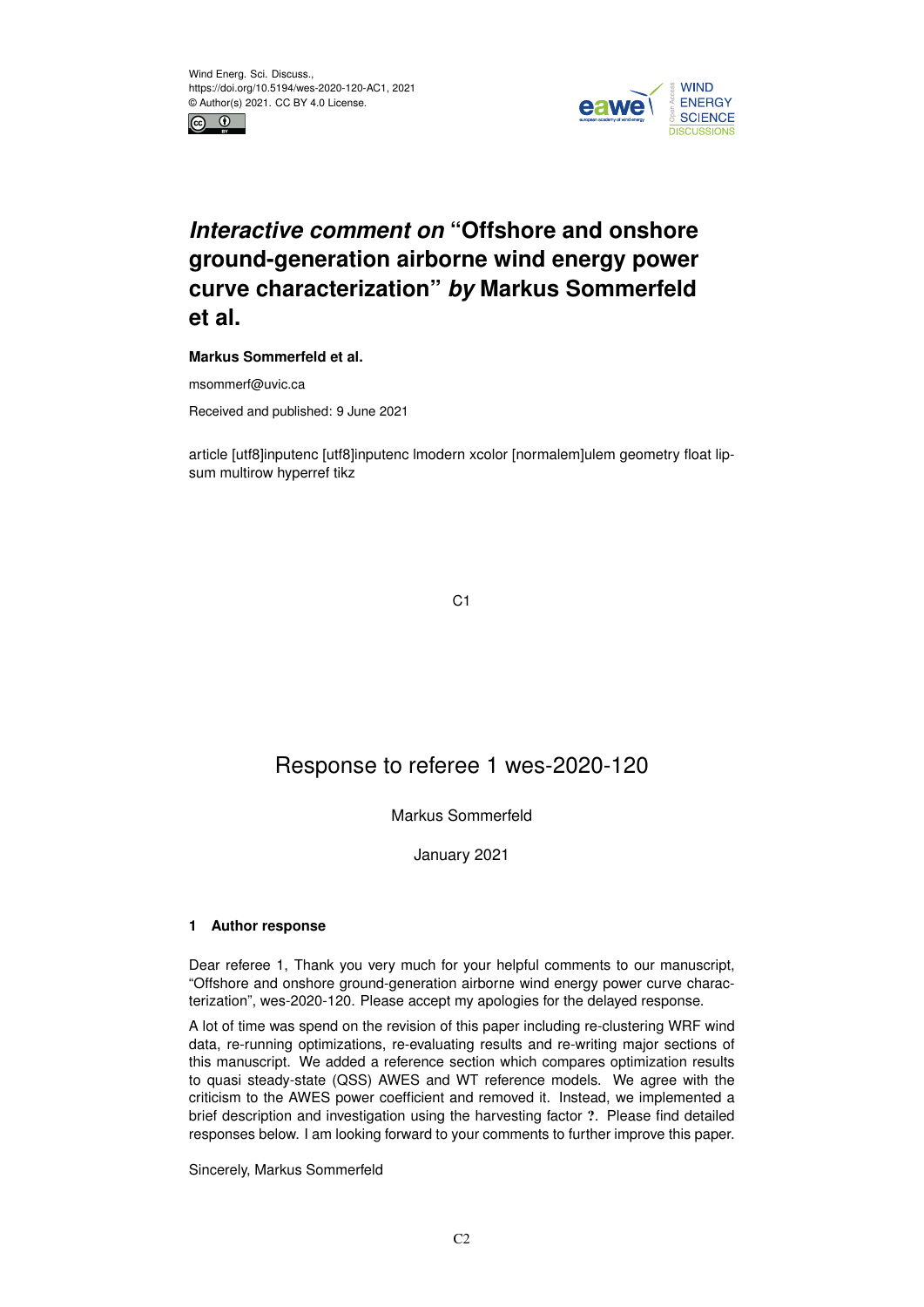### **2 Specific comments**

- It depends on the purpose of your investigation. I would generally argue that higher resolution data results in better power and AEP predictions.
- WRF uses re-analysis data as boundary conditions and therefore also assimilates measurements.
- It depends on the purpose of your investigation. If you are not interested in the optimal trajectories an AWES would fly during non-monotonic / eccentric wind conditions than you would not simulate them. p5 and p95 are not necessarily more eccentric.
- The main contribution of this paper is to investigate AWES trajectories, power and AEP predictions based on more realistic wind conditions.
- Mapping high dimensional wind data onto 1D space is the standard approach for WT as well, even more as vertical changes in wind speed are just represented by a single average speed. We are trying to derive a simple, easy to understand representation for AWES power which can be communicated with industry, wind park developers and AWES designers. This is a complex problem which needs more investigation, but hopefully is a step into the right direction.
- 2.1 Abstract

Line 5 "A universal" instead of "An ..."

– implemented

Line 5 What is the problem with power curves for log profile/power law wind conditions?

C3

- Only log might not be enough to properly represent the complex wind resource and describe realistic AWES trajectories and operating conditions.
- Line 6 "complex tether and drag losses" why does this lead to a more problematic power curve description? Also WTs occasionally operate in wind conditions that are not covered by the assumptions made for determining their power curve e.g. low level jets
	- rewritten
- Line 7 The role of "rotor area normalization" to the power curve description isnot clear. One can compare the harvesting efficiency of a WTs with differentscales by normalization, but normally the power curve just characterizes the(non-normalized) power.
	- rewritten
- Line 7 Not clear where "Therefore" refers to

– rewritten

Line 14 put "with wind speed" after "decreases"

– rewritten

- 2.2 Introduction
- Line 20 WTs reach above 100 m
	- Rewritten for clarity.
- Line 22 Use acronym for wind turbines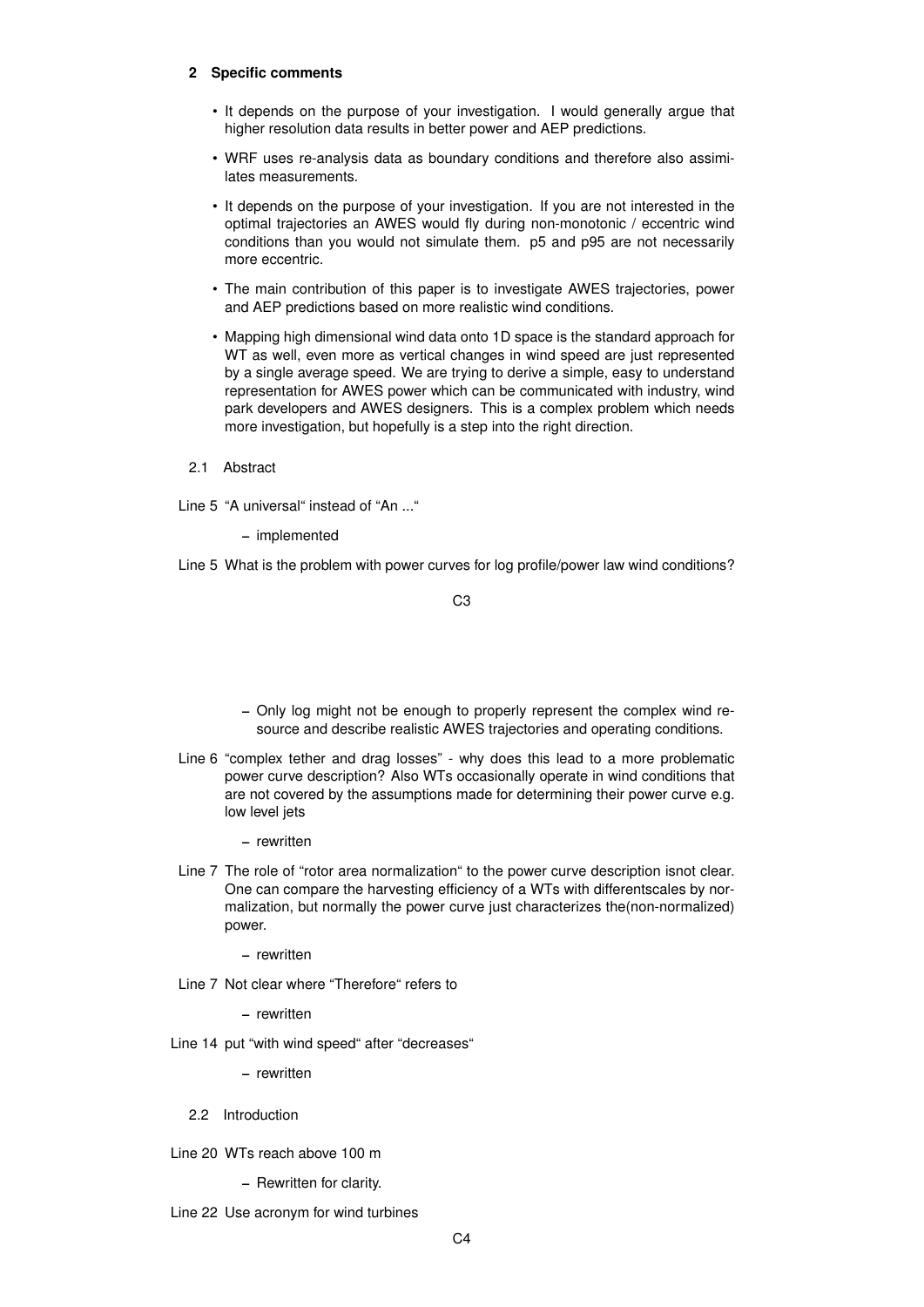- implemented
- Lines 24 The list items are a bit random, suggestion: "3-bladed HAWT with con-ical tower" - as to my knowledge you don't find commercial HAWTs without nacelle and generator.
	- removed nacelle and generator. Focus on main attributes of HAWT & it's singular concept
- Line 27 Replace "route" by "concept"

- Line 29 Reel-in description is a bit simplistic: flexible kite is really pulled back in,whereas a rigid wing utilizes its gliding capabilities.
	- Rewritten for clarity. This sentence is kept general for the introduction section and because it is not the focus of this paper.
- Lines 34 State that power curves are in general only used for a preliminary analysis.
	- Not implemented. It is expected that the reader already knows that.
- Line 35 Not clear why the reference to Malz is needed here, does it belong to the previous sentence?

– implemented

- Line 36 "wind speed magnitude" implies that the wind field in which an AWES operates can be described with one magnitude - needs some more explanation.
	- I disagree. Both magnitude & profile shape including direction variation with height are clearly stated in the sentence.

 $C<sub>5</sub>$ 

- Line 37 Ground-gen does not operate at a single altitude: "optimal trajectory" includes information about altitude
	- Kept as is. Right, trajectory includes altitude information, but the point is that both the shape of the trajectory as well as altitude change.
- Line 37 Suggestion: split sentence: "Simple .."

– Kept as is

- Line 41 "most ... studies": it would be relevant to know which studies use an alternative approach.
	- Basically every study I found uses simple log or exponential or global reanalysis model. Added an additional sentence and cited your paper.
- Line 47 Discuss directly using measurements/LiDAR data for assessing wind resource (no weather modelling).
	- Added an explanatory sentence
- Line 48 Discuss your methodology (starting from "Results in ...") in a separate paragraph. Also include here what exactly the contribution is of this paper. You already touch upon this in the paragraph starting at line 32, however it is not very concrete (probably you want to the content of this paragraph down here).
	- Added paragraph and contributions through summary of main findings
- Line 48 As I understand, you previously corrected WRF with LiDAR for the Pritzwalk location. Therefore none of the mentioned reasons for not using apply LiDAR apply here. So how do you justify using purely WRF data?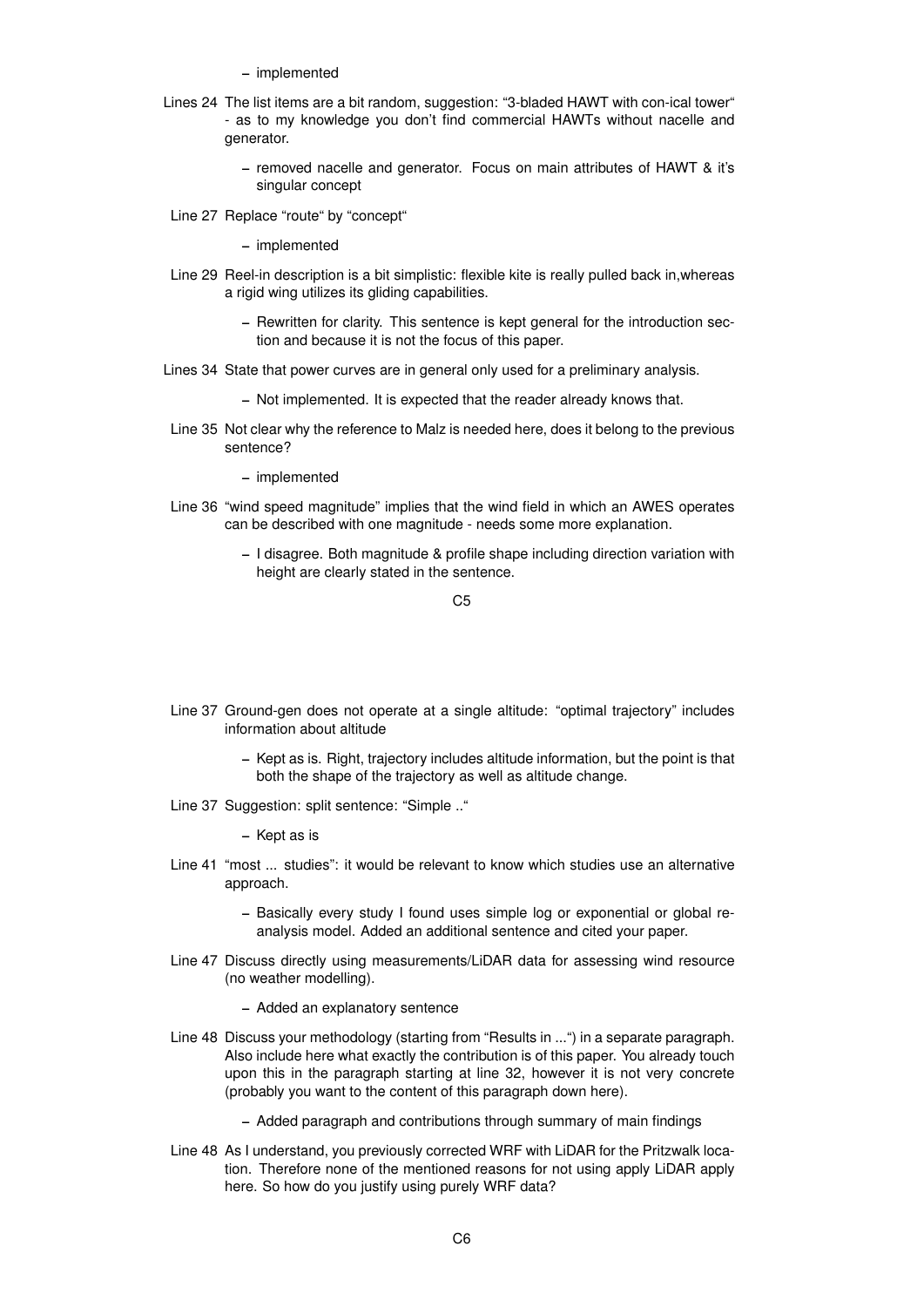- This comment is unrelated to this work. I did not use LiDAR because 1. only 6 mon of data available and that is not enough to generate annual statistics; 2. Data availability decreased significantly with height, making the combination of simulation and measurement necessary; Therefore, using WRF is the better approach here. Also, can be found in my previous papers.
- Figure 54 Suggestion: Section 2 introduces the WRF model set-up and compares the onshore and offshore wind resource that follow from the WRF simulations.

Line 55 Would be good to mention clustering before when introducing methodology

– added a sentence above

Line 59 Replace "derive" by "produce", replace "This includes" by "These include

– implemented

- Line 61 As I read it: the coefficient definition directly follows from the results, however I don't think this is what is meant.
	- Removed the power coefficient section and replaced with harvesting factor defined in "Airborne Wind Energy: Basic Concepts and Physical Foundations" (DOI: 10.1007/978-3-642-39965-7\_1)
	- 2.3 Wind data

Figure 64 Representative for what?

– added "onshore and offshore"

C<sub>7</sub>

- Line 67 AWE might be promising for other type of locations where it does not have to compete with WTs.
	- No statement was made about where AWES might be deployed or are promising. This is rather a statement on the quality of the selected site, i.e. the location has good wind conditions.
- Line 71 Why use different periods?
	- For this study we make several generalizing assumptions, given the that this is not a site or time specific analysis. We assume that the periods are not important and the wind data are representative of not only that location, but also on- and offshore wind conditions in general. Generating these mesoscale data is costly. The simulated time for onshore location coincides with the measurement campaign. The offshore data was part of a different project.
- Line 75 replace "in" with "with"

– implemented

Line 79 replace "on" with "in"

– implemented

Line 78 replace "The focus of this study is not on the detailed comparison between mesoscale models, but on AWES performance subject to representative onshore and offshore wind conditions determined based on clustered wind profiles (described on section 3). To that end" by "For the assessment of AWES performance"

– Not sure what you mean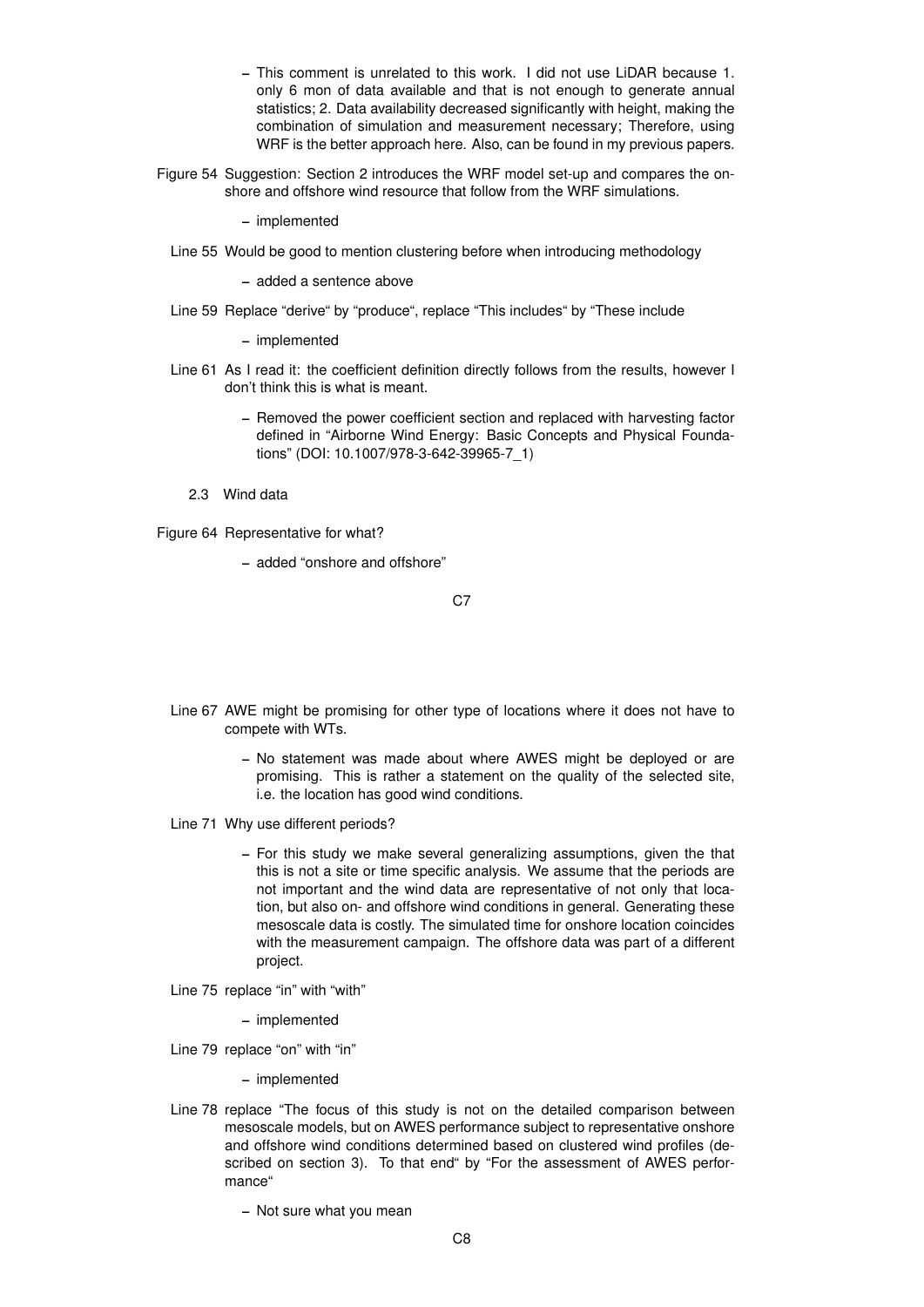Line 80 What is adequate?

- it is adequate for our application: preliminary AWES performance assessment. It his not a specific site assessment for a particular AWES design. It is not important that both WRF models are slightly different. It is not important that we chose different time frames.
- Line 80 remove "data" in between sentences

– implemented

- Line 82 Why use different data sources for boundary conditions
	- Onshore WRF simulation was performed while ERA-Interim was still supported, i.e. before 31 August 2019.
- Line 88 replace "h" by "hours"
	- implemented
- Line 88 Why use different approaches to simulate 1 year?
	- We are aware that this raises some questions. However, we believe that both WRF models provide adequate wind data for our purposes (As mentioned in line 75). This is solely the result of ongoing research, costly & time consuming simulations, collaboration with the awebox team and work on other projects.
- Figure 1 It's hard to assess the topography from this figure, leave out "topography" in caption, or add information on color scale.
	- removed "topography"
- Line 91 "High-Performance Computing" without capitals?

 $C<sub>9</sub>$ 

– implemented

Line 94 Wind directions without capitals

– implemented

Line 94 Dominant wind direction offshore is southwest for both 100 and 500 m.

– clarified

Line 94 Using "rotating" is a bit strange here: the wind direction changes or the wind turns.

– implemented

Line 96 Start sentence with "The..."

- Line 97 "Offshore conditions .." is a bit vague. How does the 10 degrees relate to the 5 degrees of the preceding sentence? If the wind would always veer 10 degrees than so would the average wind direction.
	- These 10 degrees relate specifically to wind direction above 500m as stated in the sentence. Clarified
- Line 98 "the same westerly wind direction at high altitude" what do you mean? Figure 2 shows that offshore the wind is predominantly southwest.
	- As mentioned in the sentence: "at high altitudes.". Clarified
- Line 99 Add point at end of sentence
	- implemented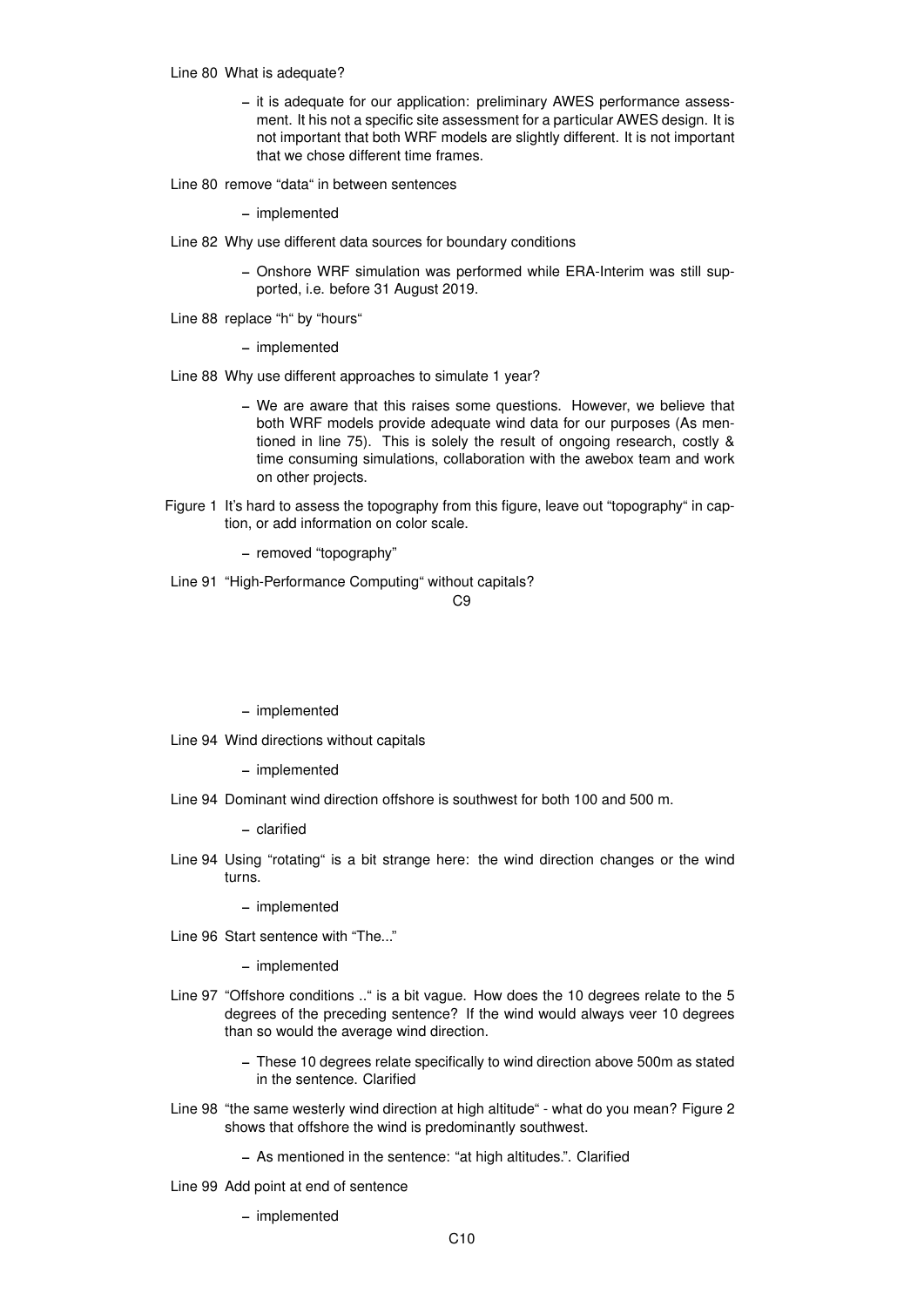Line 99 Replace "The relative wind speed increase of" by "The wind shear at", and remove "and the already high wind speeds at lower heights"

– implemented

Line 102 replace "distribution" by "distributions at each individual height level"

– implemented

- Line 102 replace "These statistics give an insight into the overall wind conditions, but the actual profile shapes" by "These distributions give insight into the wind speed statistics at the individual heights, but not onto the statistics of the wind profile shapes."
	- implemented
- Line 105 105: replace "have a fairly narrow range" by "are relatively low"
	- added "are relatively low" and kept "narrow range" as this necessitates the nonlinear color map
- Line 106 replace "up to high altitudes" by "for the full height range".

– implemented

Line 106 replace "This leads to the development of" by "The distributions show"

– implemented

- Line 109 "Such multimodal distributions at higher altitudes are better described by the sum of two or more probability distributions" - isn't this the definition of multimodal?
	- According to Wikipedia: In statistics, a bimodal distribution is a probability distribution with two different modes (The mode is the value that appears most often in a set of data values.) (...).

#### $C<sub>11</sub>$

Line 113 "As mentioned above, the relative wind speed increase with height is less pronounced offshore than onshore." - why mention it twice?

– removed

- Line 114 suggestion "Conventional WTs benefit from low wind shear offshore .."
	- Is the benefit that the shear is lower or the speeds are higher? kept as is
- Line 115 replace "However, offshore AWES will also benefit from higher offshore winds and move offshore for other reasons such as safety or land use regulations" by "Nevertheless, also AWES benefit from low wind shear. Among the reasons for placing AWES offshore are safety and land use regulations."

– implemented

Figure 2 State that these results reflect single locations. Leave out "On average wind direction onshore rotates about 14 (symbol missing) while offshore winds rotate (symbol missing) about 5(symbol missing)between 100 and 500 m. Onshore shows a higher wind shear (symbol missing) due to higher surface roughness and relatively high wind speeds offshore." - this belongs in the text.

- Line 116 "Another benefit of offshore AWES in comparison to conventional WT is the smaller and cheaper support structure." - Statement is a bit misplaced in the wind resource discussion and needs a reference. Also the arguments are one-sided, there are many reasons why not to put AWES offshore.
	- moved up to previous sentence together with " safety or land use regulations". I do not have a specific reference for this, but this argument (replacing tower with tether) has been made before.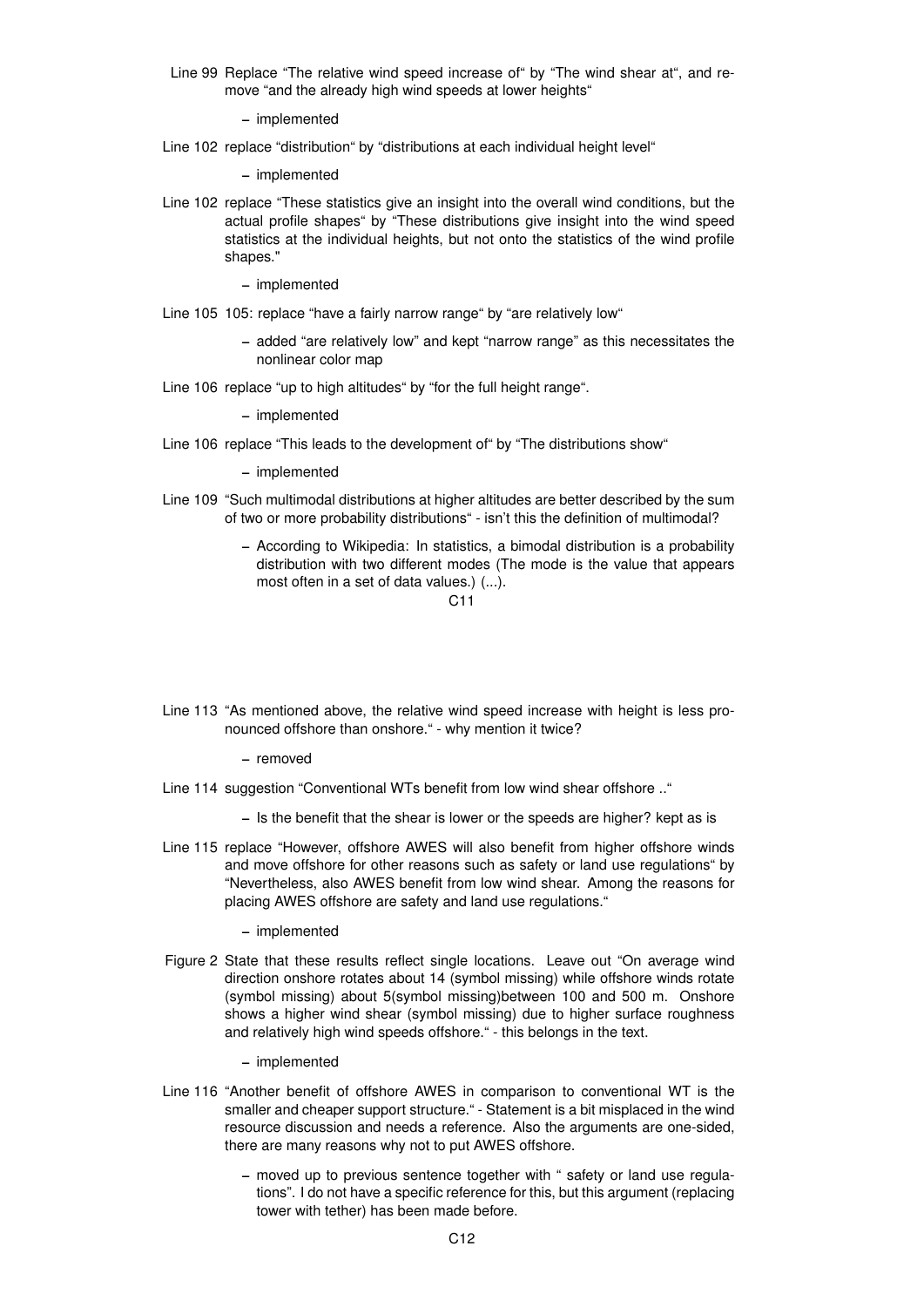Line 118 replace "categorized" by "characterized"

– implemented

Figure 3 Clarify that this is not a 2D histogram, but independent histograms/distributions per height. State that these results reflect single locations.

– implemented

Line 126 Not clear if this is the classification as presented in the table.

– clarified

- Line 129 Is the ocean always warmer? Remove "likely"
	- I'd say generally warmer, yes. I would keep likely, as I did not specifically compare air and water temperature at the investigated location.
- Line 131 Not sure what the use is of this paragraph: only covers literature without touching upon the results
	- Point is to describe the wind conditions at the specific location and to justify the choice of location as well. Therefore, atmospheric stability and Obukhov length are introduced to the reader as they are later discussed in figure 8.
	- 2.4 Clustering of wind conditions
- Table 2 State that these results reflect single locations.

– implemented

Line 136 Statement is not very informative, rephrase to emphasize that it's not just timeand space-averaged wind velocities that effect the power output of wind energy systems, but also the variation in time and space.

 $C<sub>13</sub>$ 

– implemented

- Line 138 Elaborate on excessive averaging
	- rewwritten
- Line 141 replace "proxy" by "metric", replace "a metric that" by ", which"

– implemented

Line 143 Only one study is listed

- Line 143 Not clear what diverge with height means: large wind speed spread at high altitudes?
	- yes, within each OL classification, while low altitudes did not show that spread
- Line 144 Do you mean to say that there is no correlation between the wind speed profile over a high elevated layer and the surface-based stability?
	- No, there still is some correlation. I am saying it is not enough to use surface data to describe wind conditions at hundreds or thousands of meter altitude. Atmospheric stability close to the surface might be different from the one aloft.
- Line 146 Also grouping based on stability is "based on data similarity": be more precise.
	- added "their" similarity to clarify it is the similarity of "wind speed or velocity profiles"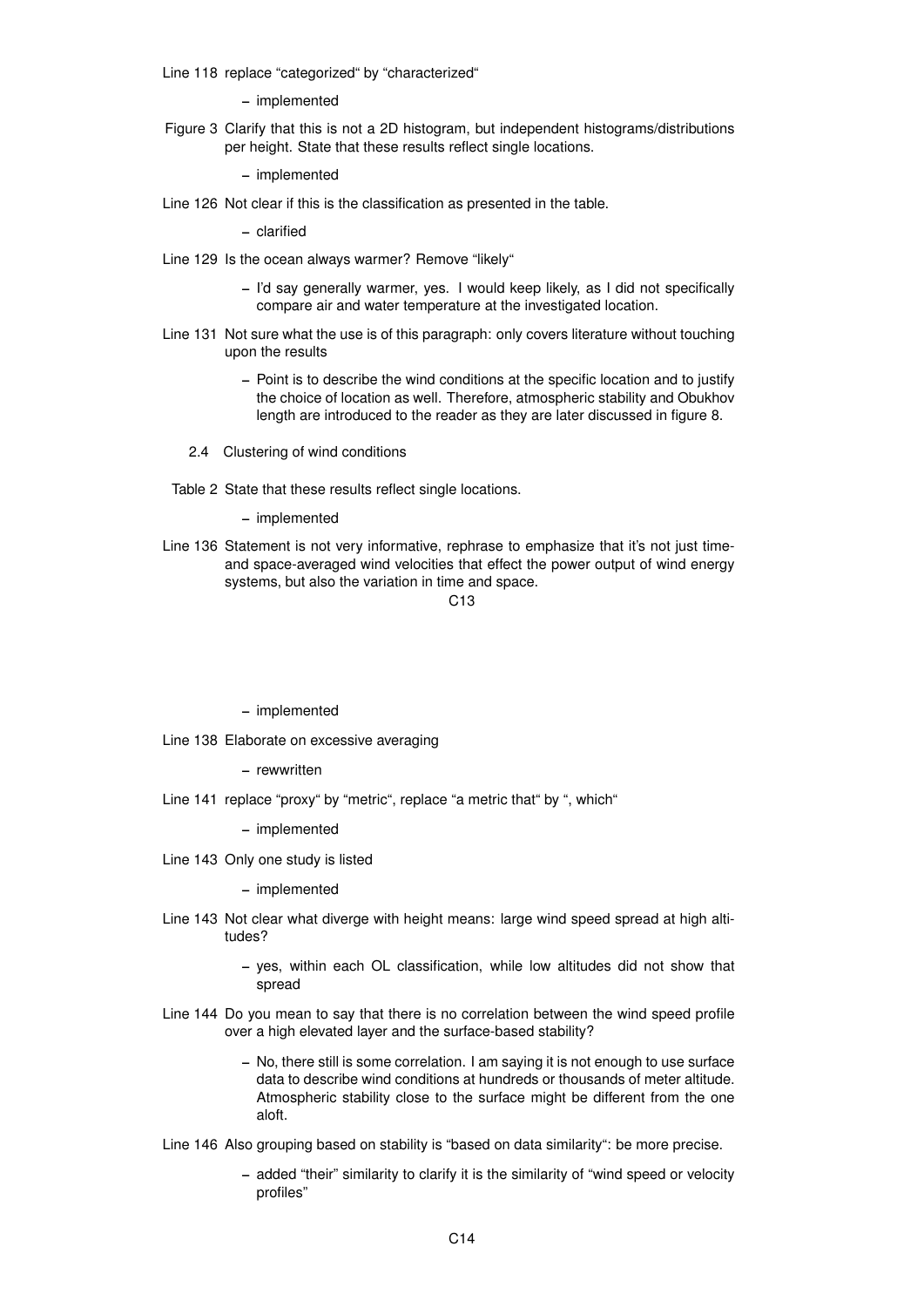- Line 146 What does the reader need to see in the appendix? Don't refer to results before the explanation of your methodology is finished.
	- It is not a result. This figure visually shows the coherent / non-diverging clusters with all the comprising profiles. It is not a necessary result, but rather a visual addition. Moved to body of text
- Line 148 Mathematical clustering is a vague term: explain. You use clustering, classifying, categorizing, and binning interchangeably: be more consistent.
	- Point is that the clustering algorithm does not take physical conditions into account, but only relies on profile similarity. clarified
- Line 154 The u-component is per definition along the x-direction. Explanation is not clear: also  $u_{main}$  and  $u_{deviation}$  are not throughout this paper anymore - so why introduce them here?
	- Which definition? You can define u & v or x & y as you wish! Such as along lat and lon lines or something else. Why anymore? It is important because this way it is easier to compare trajectories. Otherwise the wind speed profiles would just go in any direction.
- Line 159 Replace "defined" by "represented"

- Line 159 Suggestion: "The clustering finds the centroid positions that minimize ..."
	- rewritten
- Line 160 Distances between?
	- "These centroids are arranged such that they minimize the sum of the Euclidean distances, to every data point within each cluster."

 $C<sub>15</sub>$ 

Line 161 Rephrase: the centroid will at best coincide with a data point by chance

– added

Line 161 Explain what a data point consists of. Also not clear that each data point is assigned to the closest centroid.

– added

Line 162 I misunderstood at first: I thought you were talking about the labels assigned to each data point. Leave out mentioning the initialization as it is confusing. Just mention that the label number that each cluster gets is rather random and does not have any mathematical meaning.

– implemented

Line 164 replace "Later evaluation uses clusters sorted by average wind speed up to 500 m." by "As presented, the resulting clusters sorted by average wind speed up to 500 m."

– implemented

- Figure 4 Use the same color scheme for the clusters as for figure 5. It's unclear from the right column of figure 4 what is plotted on the y-axis as there is no grid/ticks.
	- improved the clustering and implemented consistent coloring scheme
- Line 168 "inertia reduction becomes marginally small with increasing number of clusters" this is not completely true: above all the elbow method says that kinks in the inertia trend indicate sensible choices for k. It's hard to observe them with evaluating so little values of k. Best to just use a step size of 1

– That is one definition and approach.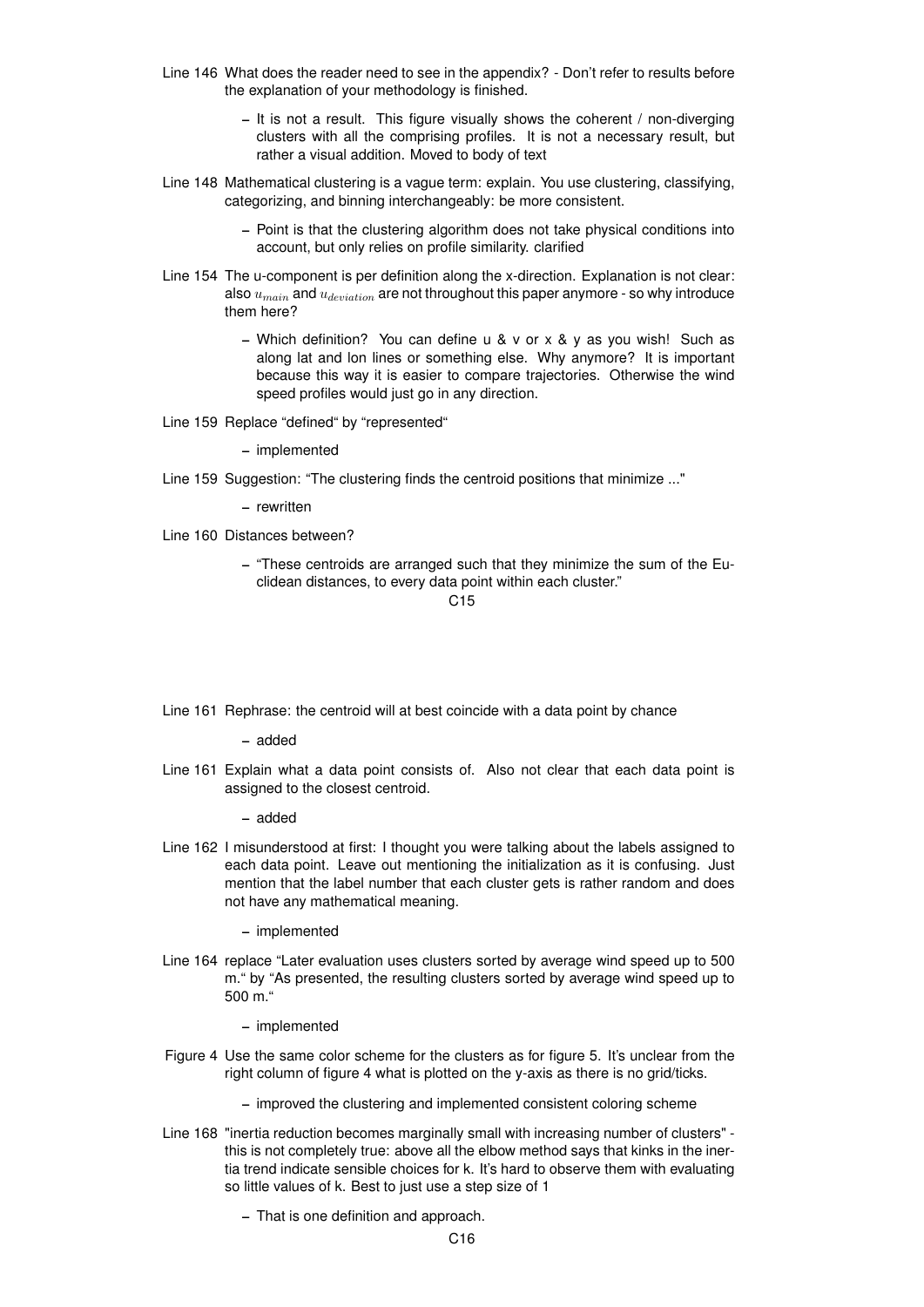Line 169 that doesn't make inertia meaningless

– removed

Line 170 add space after hyphen

– implemented

Line 171 table 1 doesn't show any difference between the vertical levels (grid) of the two analyses. How different are they? I would not expect the vertical grid to have a large effect. More probable is a larger spread of the centroids.

– removed

Line 172 replace membership by a more precise explanation

– added explanation

Line 176 also if you would use a fixed (not random) initialization the cluster would not be arranged in a logical order, suggested: "Note that the order of the clusters is random and does not follow any logic."

– implemented

Line 176 It's still on the y-axis.

– clarified

- Line 178 Too many I don't find very likely. At least the mean silhouette score always decreases with k. Do you have a reference?
	- Added citations, also see: https://www.mathworks.com/help/ stats/silhouette.html and https://medium.com/analytics-vidhya/ how-to-determine-the-optimal-k-for-k-means-708505d204eb.

C17

Line 179 Not clear what you mean with "the continuous nature of wind which results in a high cluster proximity" and how this effects the silhouette scores - please expand.

– removed

Line 180 For readability I would suggest not to jump to the conclusions of the next section.

– removed

- Line 181 Replace "intersect .." by "are grouped together with monotonic wind profiles"
	- Clarified. I want to say that these non-monotonic profiles are closer to one cluster at low altitudes and then closer to another at higher altitude.
- Line 182 closing parenthesis missing

– added

- Line 184 Is there a reason for using first wind speed and after velocity? If not, rephrase.
	- I only used wind speed profiles (magnitude over height) for visualization purposes in this paper. The actual code uses 2D wind velocity profiles  $(u_{main} \&$  $U_{deviation}$  component over height)
- Line 185 replace "comprising .." by "WRF-simulated wind speed profiles that are input for the clustering"

– clarified

Line 185 suggestion: "Within a cluster, the wind speed profiles span.."

– implemented

Line 189 False statement: this explains the higher inertia, not the silhouette score. Also the onshore clusters are distinct.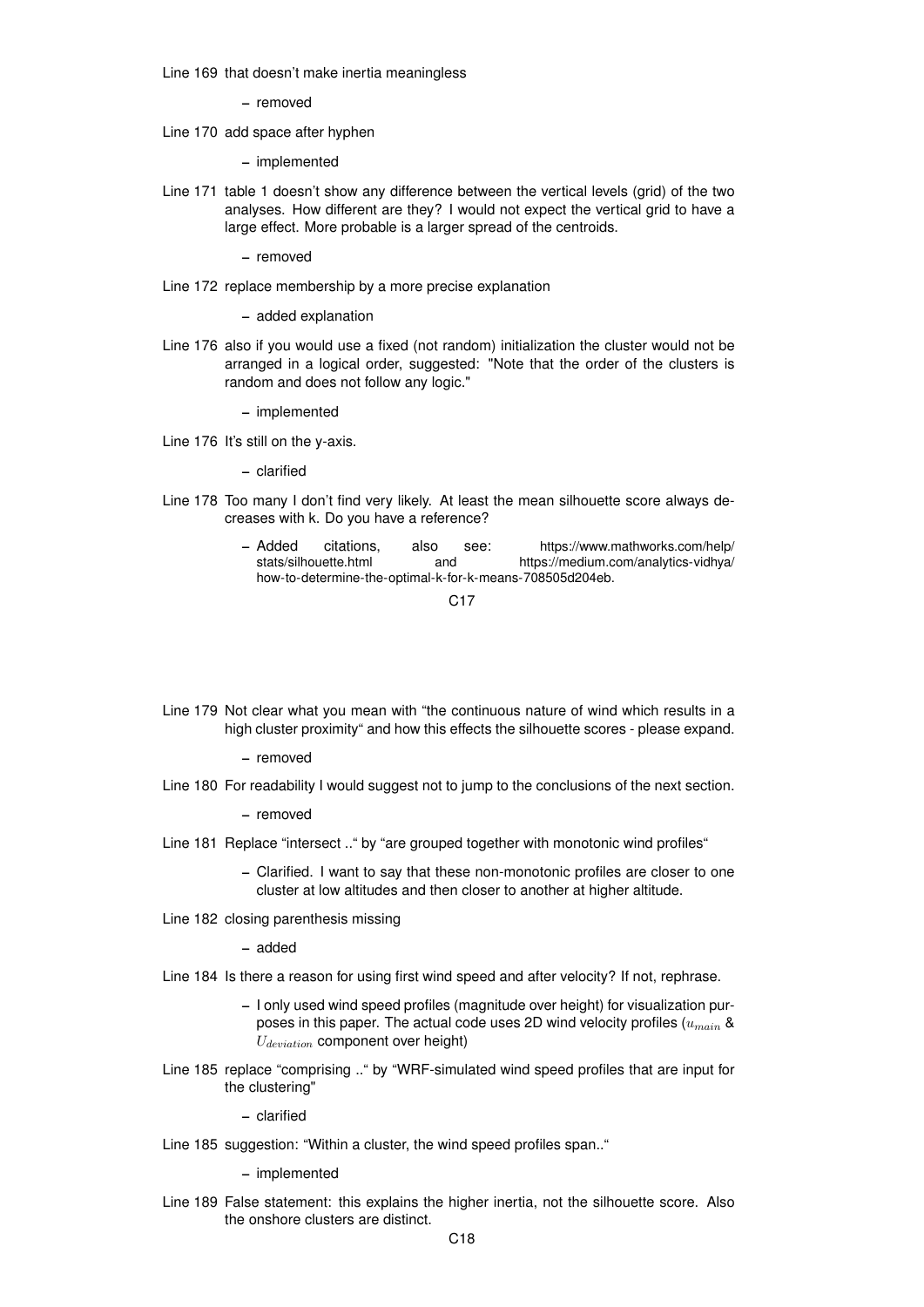– removed these parts of the sentence

Line 191 I don't see why "directional differences" result in a decrease of wind speed with height - explain.

– removed

Line 192 What about small-scale weather phenomena?

– added

Line 192 Why too many clusters (in which context)? I think it is very insightful to find these type of cluster mean wind profiles. Them having a lower probability makes it even more interesting to evaluate why the clustering gives these clusters as a result as normally k-means clustering tends to produce equally sized clusters.

– removed

Line 195 Is the wind speed inversed or the wind shear?

– implemented

Line 197 replace "determining" by "dominant" and replace "stacked" by "ordered"

– implemented

Line 200 Suggestion: add reference to Schelbergen

– added

Line 204 For which application/analysis are long term averaged wind speed profiles considered? Using a averaged profile **shape** is commonly done for AEP calculations, but that's a somewhat different approach.

C19

- An error would occur if using a simple log-profile and low reference wind speed at low heights. Extrapolating this to higher altitudes might over-predict wind speed.
- Figure 5 The wrf-simulated wind profiles only show as a filled area, so not very informative - but I suppose it doesn't hurt either.
	- It's hard to display  $\sim 52.000$  profiles. Just supposed to give a feel for the range of profiles
- Line 220 The name of the "other" category suggest to me that these conditions are exceptional/not often occurring, however your analysis shows the opposite. How should I physically interpret this category?
	- These clusters exhibit Obukhov lengths close to zero (likely caused by very low friction velocity  $u_*$ ) and are classified as "other" because they do not fall within one of the other atmospheric stability classes according to Floors et al. (2011) (see table 2).
- Line 220 What do you mean with wind power assessment? Why is the impact of low wind conditions low? I don't understand the comparison.
	- Removed. Meant that they do not contribute a lot to the power curve as they are just around cut-in wind speed.
- Line 221 Basically what you're saying is that how often wind conditions occur (the wind speed distribution) has a large effect on the AEP? - I would say that the reader is familiar with this.
	- Removed.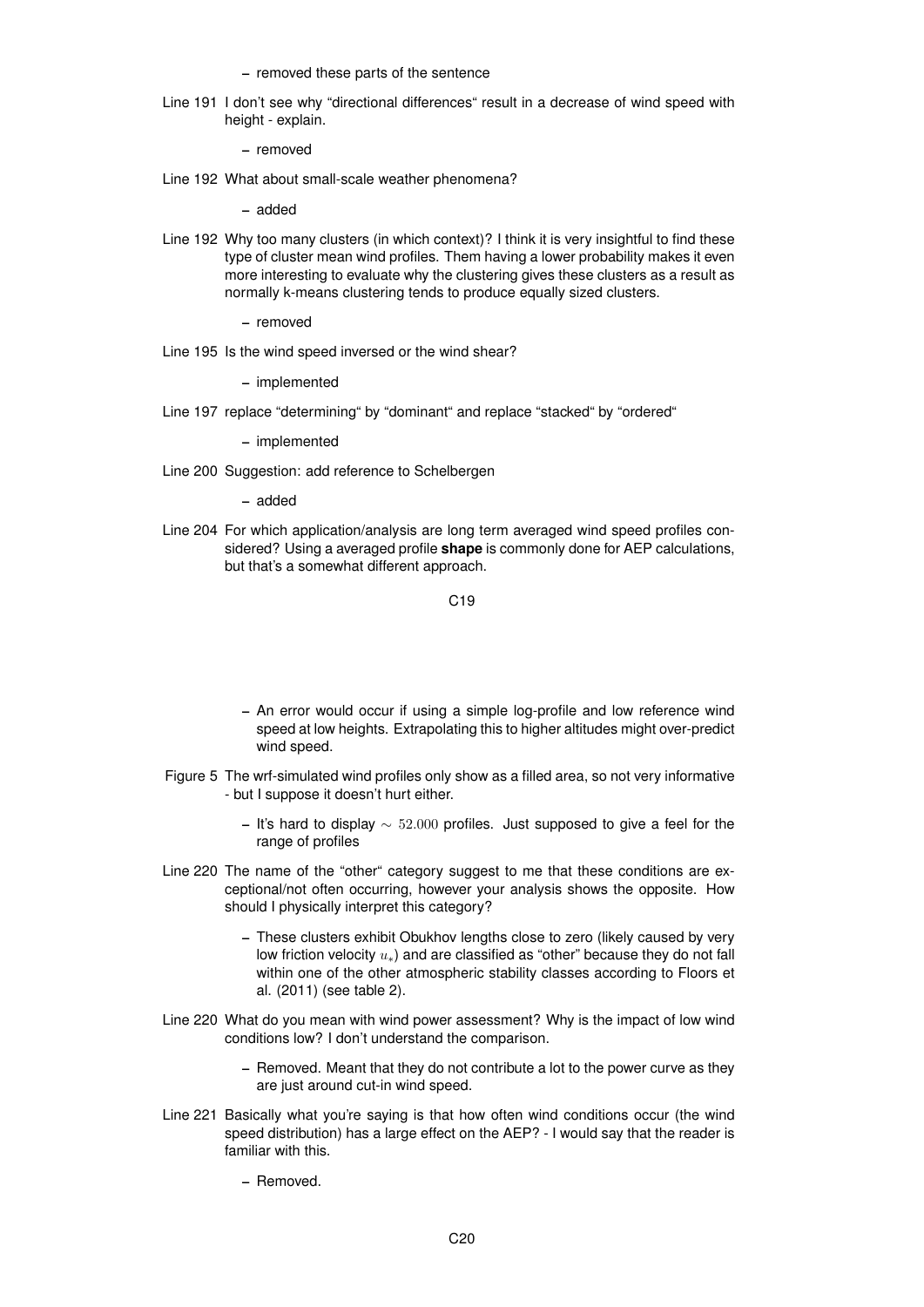#### 2.5 AWES trajectory optimization

Line 231 Very technical start of the section - readability would benefit from further introduction.

– added a short paragraph

Line 232 Which unstable dynamics are you referring to?

– The tethered AWES dynamics are unstable.

- Line 233 Which multiple inputs, multiple outputs?
	- input: tether & aircraft control inputs, control surface deflections etc; outputs: tether speed, tension, aircraft position, speed etc
- Line 238 Which simulated profiles? Aren't you using the cluster means?
	- No, I am not using cluster means, but actual (5th, 50th, 95th percentile) wind velocity profiles
- Line 239 replaced "during" by "of"

– rewritten

- Line 247 What is the main wind direction?
	- clarified.  $u_{\text{main}}$  as defined by the average wind direction up to 500 m, compare section 3
- Line 252 Suggestion: "We use the aerodynamic model of the Ampyx AP2 (Malz et al., 2019; Ampyx)"

– implemented

C21

Line 252 The footnote is confusing as you mention that no other data is available while you are referring to a source.

– clarified

Line 259 Introduce kappa and bring equation 2 forward.

– moved and rewritten.

- Line 260 "This results in an overestimation of output power and lower cut-in speed in comparison to a heavier aircraft." - unclear how you come to this conclusion.
	- Aircraft mass delays cut-in and reduces average power.
	- $\kappa$  was changed to 2.4.
- Line 263 Mentioning focus of paper is a bit misplaced, better save that for the outlook.
	- This is more to justify the unrealistic mass scaling.
- Figure 9 Why mentioning Loyd in caption?
	- Because that is where  $c_{\mathsf{L}}^3/c_{\mathsf{D}}^2$  comes from
- Line 264 rephrase

– How and why?

- Line 265 Leave out or mention how you would estimate it.
	- Included a reference calculation on AWES power and AEP estimation using Loyd's formula including tether drag.
- Equation 2 Position at related text and introduce properly.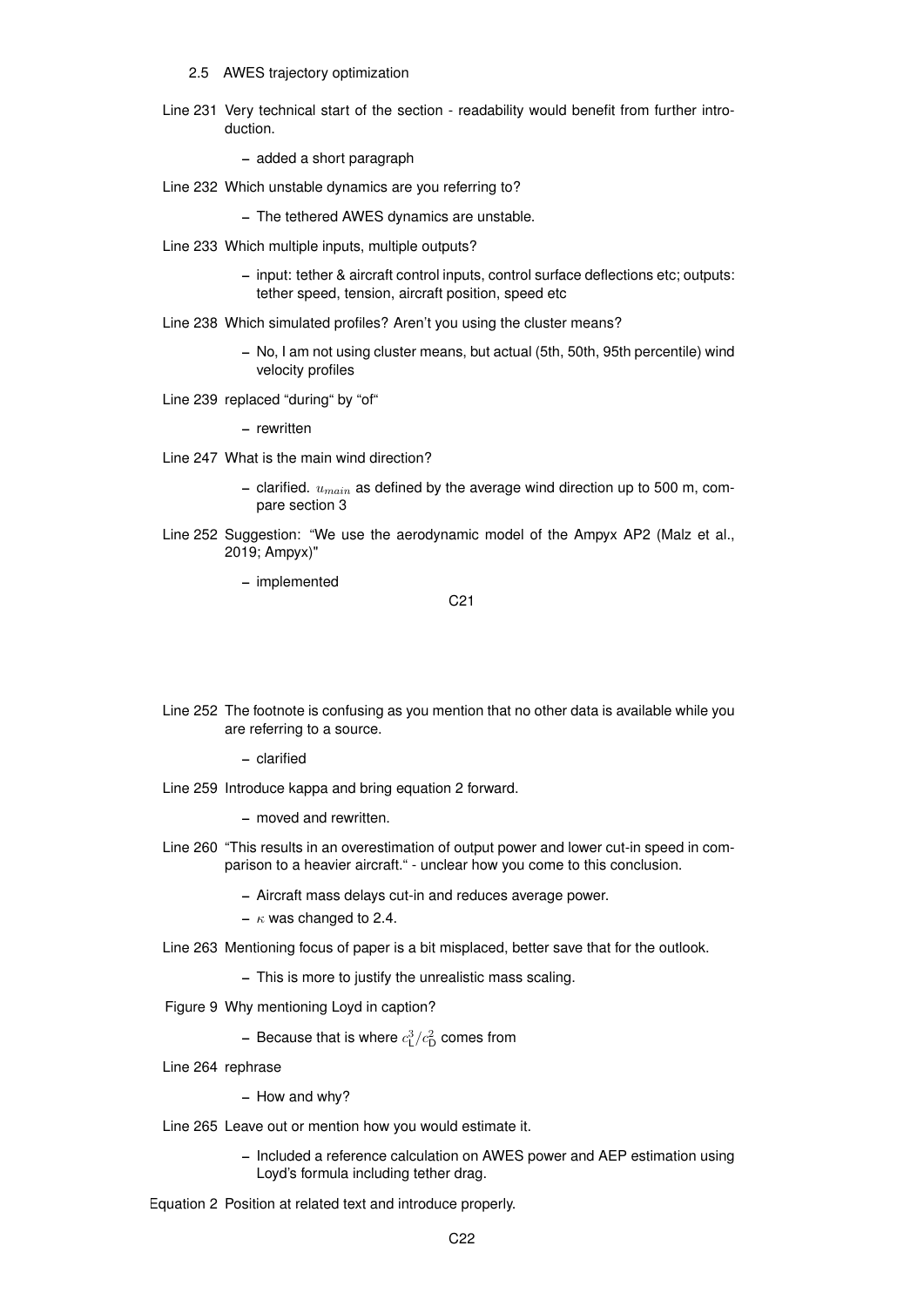Line 270 mention conditions for which this is valid.

– iplemented

Line 270 Last part of sentence is confusing. Suggestion: ".. , thereby the reelout speed is expected to remain below 10 m/s as the wind speed hardly exceeds 20 m/s.

– implemented

Line 271 Implies that the ratio is fixed, however I don't think that's what's meant. - example values 10/15 is superfluous.

– clarified

Line 272 I would not discuss this pre-optimization step. As you mentioned yourself: this paper is about assessing performance metrics and not system design. Consider the tether diameter as a given.

– removed

Line 280 No need to state subsection number, table number suffices.

– removed

Line 281 why "or"?

– replaced by and

Line 282 add "coefficient" - why do you use a linear relation?

– added and clarified

C23

- Line 285 replace "prevailing" by "can be adapted to", replace "dynamically" by "continuously"
	- than there would be 2 "adapt" in the same sentence. "continuously" implemented
- Line 286 replace "AWES" by "AWESs"

- Line 290 Isn't 19 m/s a bit low? this is equivalent to a mild storm
	- 19 m/s at 10 m height would be quite extreme.
- Line 293 Explain what a p-value is: add a figure to explain.
	- p-value stands for percentile. Profiles are chosen based on percentile of average wind speed distribution. Sentenced added, no figure added
- Line 294 Why average wind speed up to 500 m?
	- Added an additional sentence. Previous analyzes showed that AWES mostly operate within this range
- Line 294 On line 176 you mention that a representative k is 10. Better to choose k already at section 3, instead of quickly mentioning it here.
	- These are actually 2 different things. Line 176 is just showing silhouette score for k=10 (could also be 20,30, 1000). Added sentences in section 3.
- Line 296 Rewrite "cluster centroids.. implemented"
	- not sure what you mean, but "to estimate AEP" was moved to the end of sentence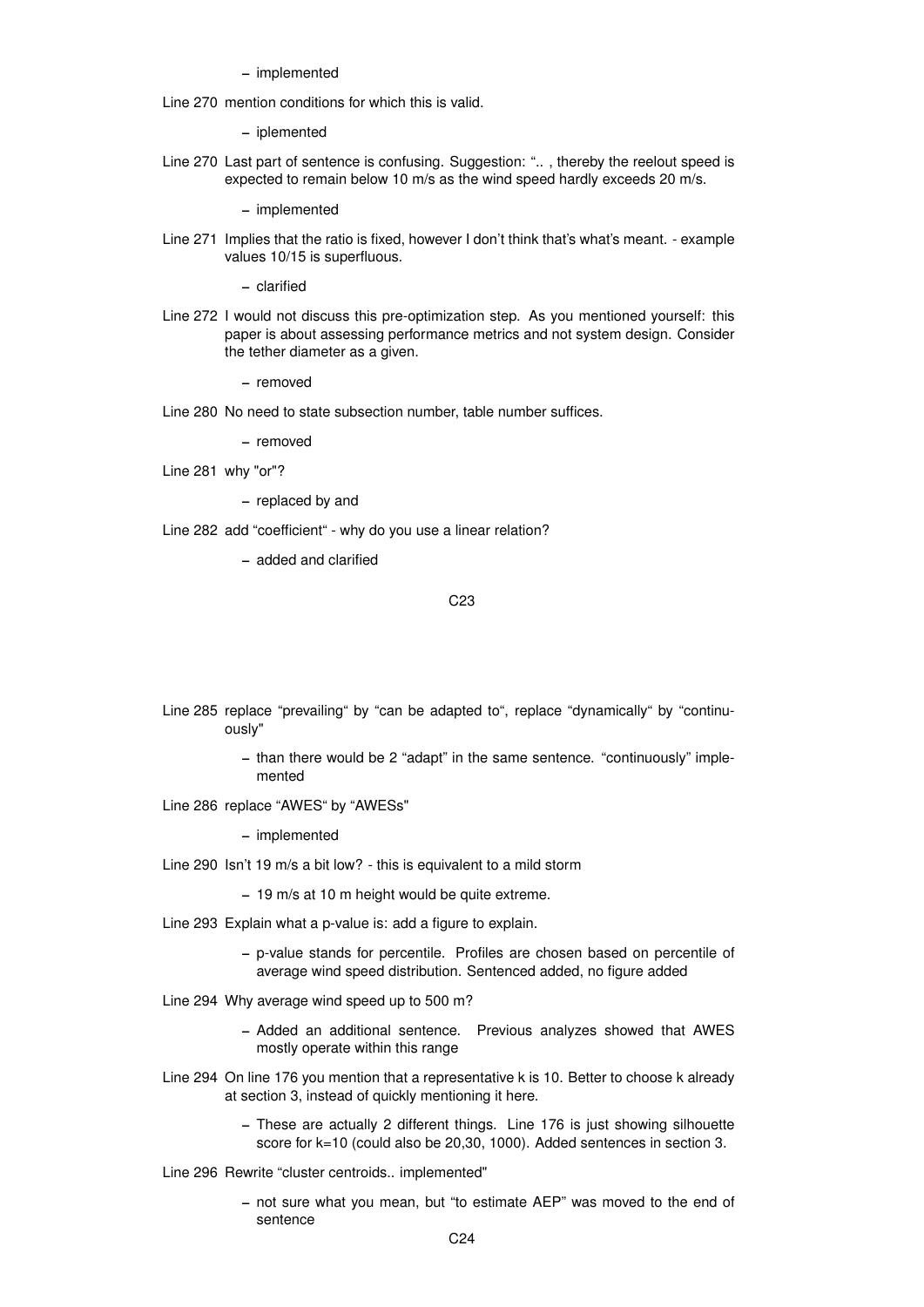Line 297 Not clear when you use the p5,50,95 and when you don't and how you use them if you do. Please rewrite paragraph. So you only use these p-values for determining the power curve? I would say this is the most important part of this study so it should get more explanation

– implemented

Equation 3 Move to the related text.

– implemented

- Line 304 Would the analysis benefit from running the optimization using multiple starting points?
	- Yes, ideally you want to compare multiple initialization (tether length, radius, elevation angle, etc.), but that is extremely costly. We initialized different tether length depending on system size and reference wind speed
- Line 306 remove hyphen: "inequality"

– implemented

- Line 306 Which equality constraints? You only mentioned inequality constraints.
	- e.g. tether diameter, wind speed profile for each optimization
- Line 307 As far as I know, an optimal control problem always uses discretized control intervals, irrespective of if direct collocation is used or not.
	- yes, but there are different methods and we use direct collocation
- Line 307 missing space after dot

– fixed

C25

- Line 307 Is this the input you give to awebox for generating an initial guess? Explain estimated aircraft speed - this will vary between reel-in and reel-out and also within the reel-out phase over one loop.
	- Aircraft speed is estimated from the circumference (2 pi radius) divided by estimated time of 1 loop. Clarified in text
	- 2.6 Results

Line 317 Shouldn't it be "average wind speeds for different height ranges"?

- I also compare average between height ranges to a single reference height. I therefore believe that my formulation includes these as well and is formulated more generally.
- Line 320 "Rayleigh distributed log-profiles" is not very precise
	- What would you add? I understand that this is how wind conditions are defined in the IEC standards and in sub-section 'Wind boundary conditions'
- Line 323 "representative" does not fit the context, list which profiles you have chosen.
	- The point here is that these are not specific, special trajectories. They are supposed to give the reader an impression of typical optimal trajectories based on representative onshore and offshore wind conditions that have been chosen as written in brackets: 'chosen because of different wind speeds and profile shape'. Removed brackets and clarified in text
- Line 325 missing closing parenthesis, replace "figures" by "figure"
	- removed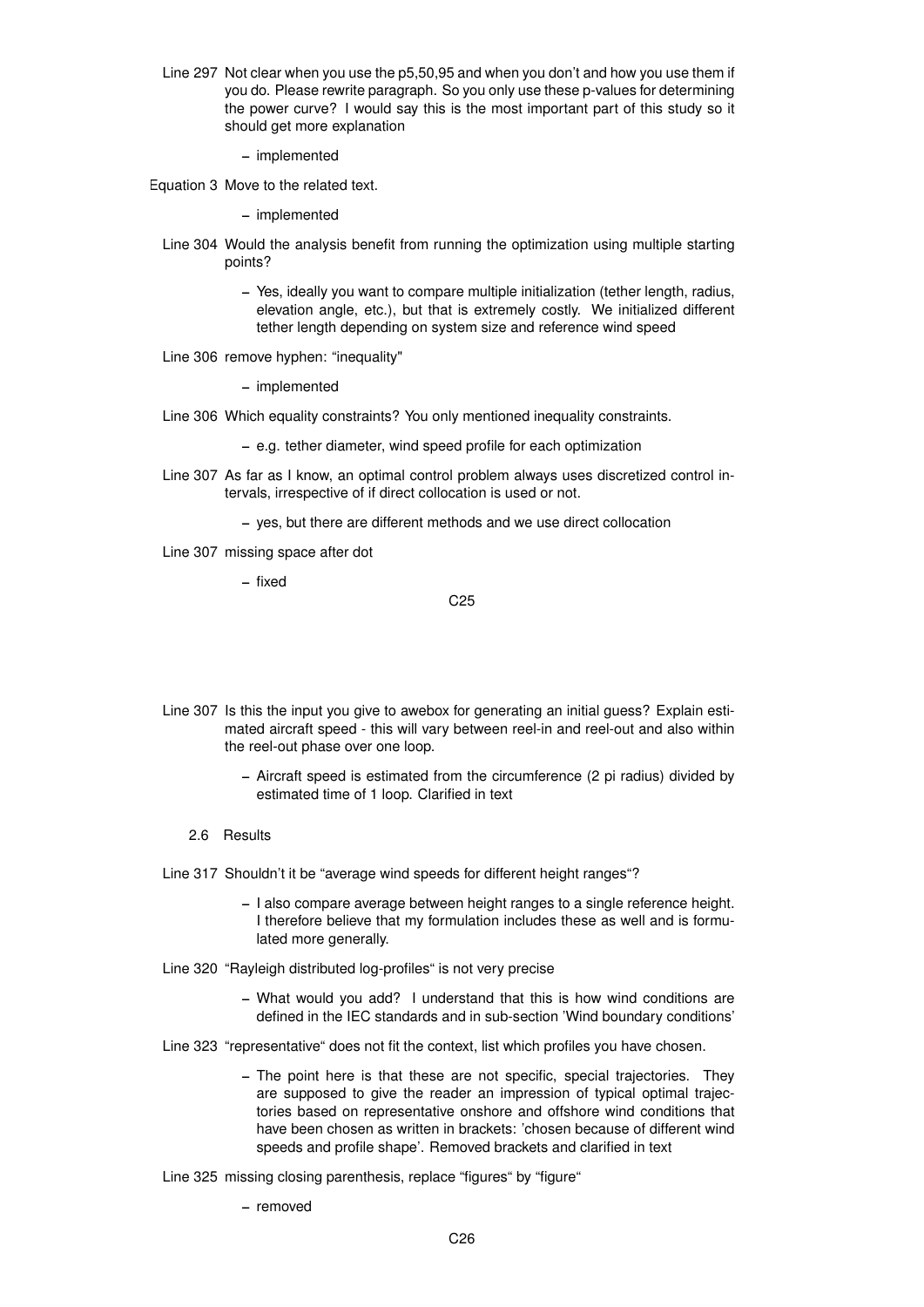- Figure 10 In caption list which profiles are plotted. Also describe what is highlighted using the colors in the left column. Remove "The deviation of the colored lines is caused by the approximation of discrete data points with Lagrange polynomials." - too much detail for caption.
	- Wind profiles chosen to represent typical low (blue, orange), medium (red) and high wind speeds (green).Removed
- Line 328 replace "optimization" by "modelling"
	- it's for optimization though because we need 2 times differntiable functions for the used solver
- Line 328 Wind speed vs wind velocity profiles is a bit confusing. Just mention that only the wind speed is plotted and that changes in wind direction with height can be seen in the lower left plot.

– removed

Line 330 Didn't you introduce the "rotated u and v component" as  $u_{main}$  and  $u_{deviation}$ ? then also use them here

– changed labels

Line 330 replace "wind velocity components as experienced by the AWES in color" by "with the part of the profiles corresponding to the height range swept by the kite in color

– changed

Line 332 not clear which are the onshore and which the offshore profiles.

– removed

Line 333 first should be x-z plane

#### C27

– implemented

Line 335 perpendicular to x is both y and z-direction

- removed
- Line 335 What is unrealistic about them?
	- probably unrealistic than anyone will want to fly such crazy trajectories and will probably take a less optimal, but safer / easier to fly trajectory. removed
- Line 338 Can you identify whether the system is de-powering or not? If so than you can differentiate between the two.
	- I don't think that is possible. The system de-powers when it would exceed any constraint, e.g. tether force constraint
- Line 338 What about de-powering by increasing the reelout speed?
	- that is possible, but the optimizer does not chose to do so when looking at figure 10. Possible that that would increase the tether length too much and increase reel-in losses.
- Line 342 So for an elevated path, you don't want to fly at maximum cl3/cd2? This is not what we observe in figure 10: the most elevated path has the lowest angles of attack during reelout
	- But lowest  $\alpha$  does not mean optimal  $\alpha$ .  $\alpha$  here was (wrongfully) estimated without tether drag. Including tether drag optimal  $\alpha$  would be higher. It can be seen that the aircraft reduces  $\alpha$  to stay within force constraints and optimal  $\alpha$  is higher as all other  $\alpha$  have similar values during reel-out. Section removed as  $c_L^2/c_D^2$  did not include tether drag and the  $\alpha$  value was off.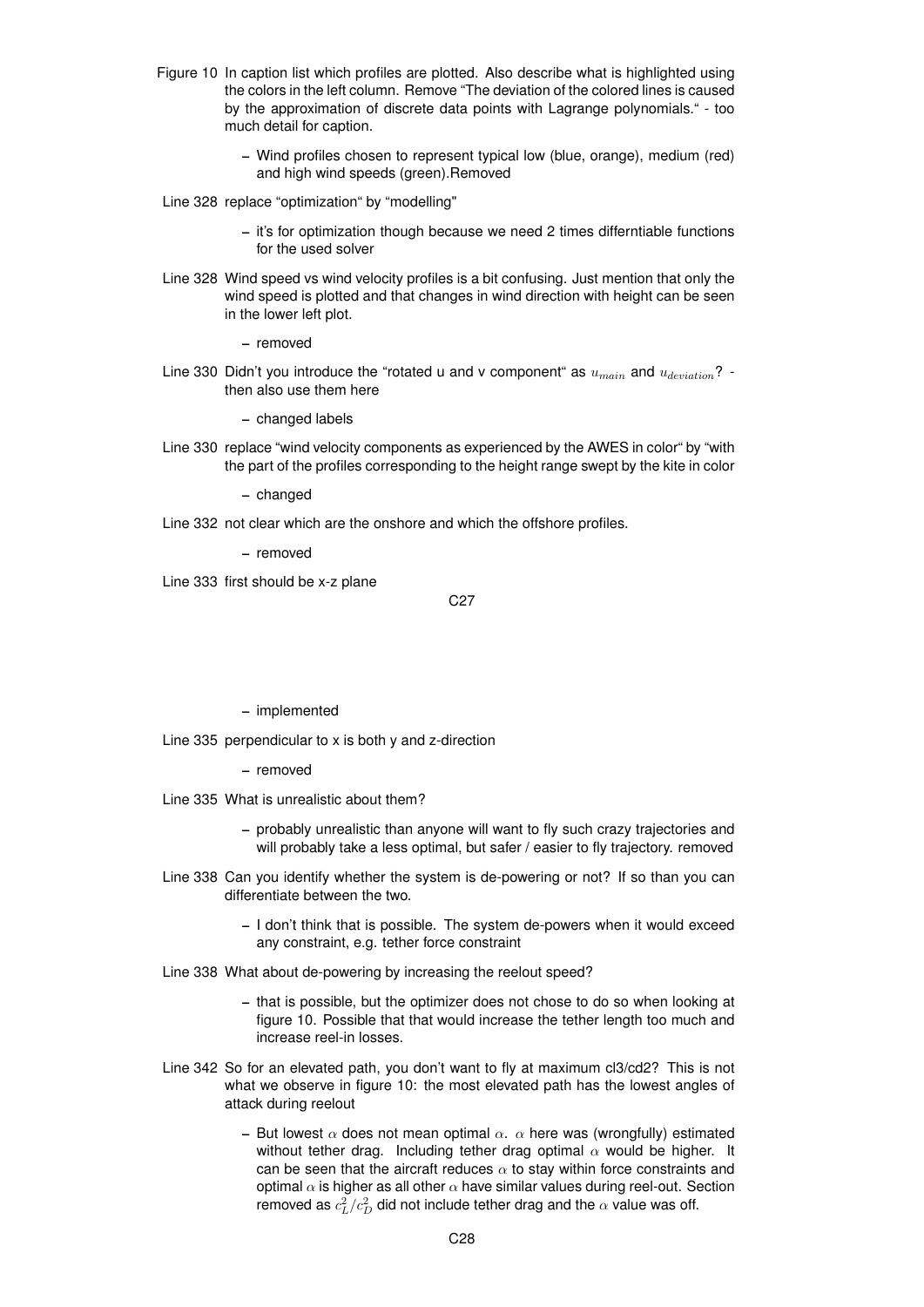- Line 347 So you're relating this observation in the reel-in phase (reaching max reel-in speed) to an observation in the reel-out phase (de-powered loop)? Isn't it more likely that the de-powering is triggered by reaching max tether force during reelout?
	- I believe the phrase 'in these cases' was not clear. rewritten
- Line 355 Which previous analyses?

– unpublished analyses done by the awebox developers

Line 356 Not completely: zero would probably not give you the best performance.

– agreed, hence 'almost' zero

- Line 363 Clarify that you're not just using the 4 profiles that were treated in the previous subsection.
	- $-$  see line 359: 'The data is based on the p5, p50, p95-th wind profiles of  $k=20$ onshore and offshore clusters...'

Line 363 What is  $z_{operation}$ ? I would expect a height range, not a single value.

– Not sure what you mean: 'frequency distribution of operating altitude  $z$ operating'

Line 364 Replace "emerge"

- with what? I want to keep the sentence in active language, don't want to write: become visible or can be seen.
- Line 365 add comma after onshore, correct for this in the rest of the paper

– added

C29

- Line 365 remove "and typically higher winds offshore" from end of sentence and mention in a different sentence that generally tether length increases with wind speed
	- Yes, tether length increases with wind speed, but comparing the the tether lengths for the same reference wind speed at both locations show different tether lengths with must be due to wind speed profile shape. Clarified
- Line 369 "on the other hand" comparison is not clear

– removed

Line 372 "This also has implications for tower-based.." - Leave the WT discussion out. It's well known that offshore turbines have lower towers than onshore.

– removed

Line 376 The distributions for 25 and 50m2 are not that much different and is worthwhile mentioning.

– That is also a finding that needs to be communicated.

Line 378 Figure 11 shows only onshore 1% exceeding 600 m for 20m2 and offshore 0%

– This sentence refers to  $A_{wing} = 50 m^2$ . Clarified

- Figure 11 Differentiate between p5, p50 and p95 using for example different markers. Put occurrences on the horizontal axis. If I understand correctly your only plotting the results of 60 optimizations: this would be more clear by plotting occurrences.
	- These are the results of 100 time steps (added information in text) for each of the 60 optimizations. The percentile of each profile does not add any information, but would just be a distraction. These are are 60 representative wind conditions.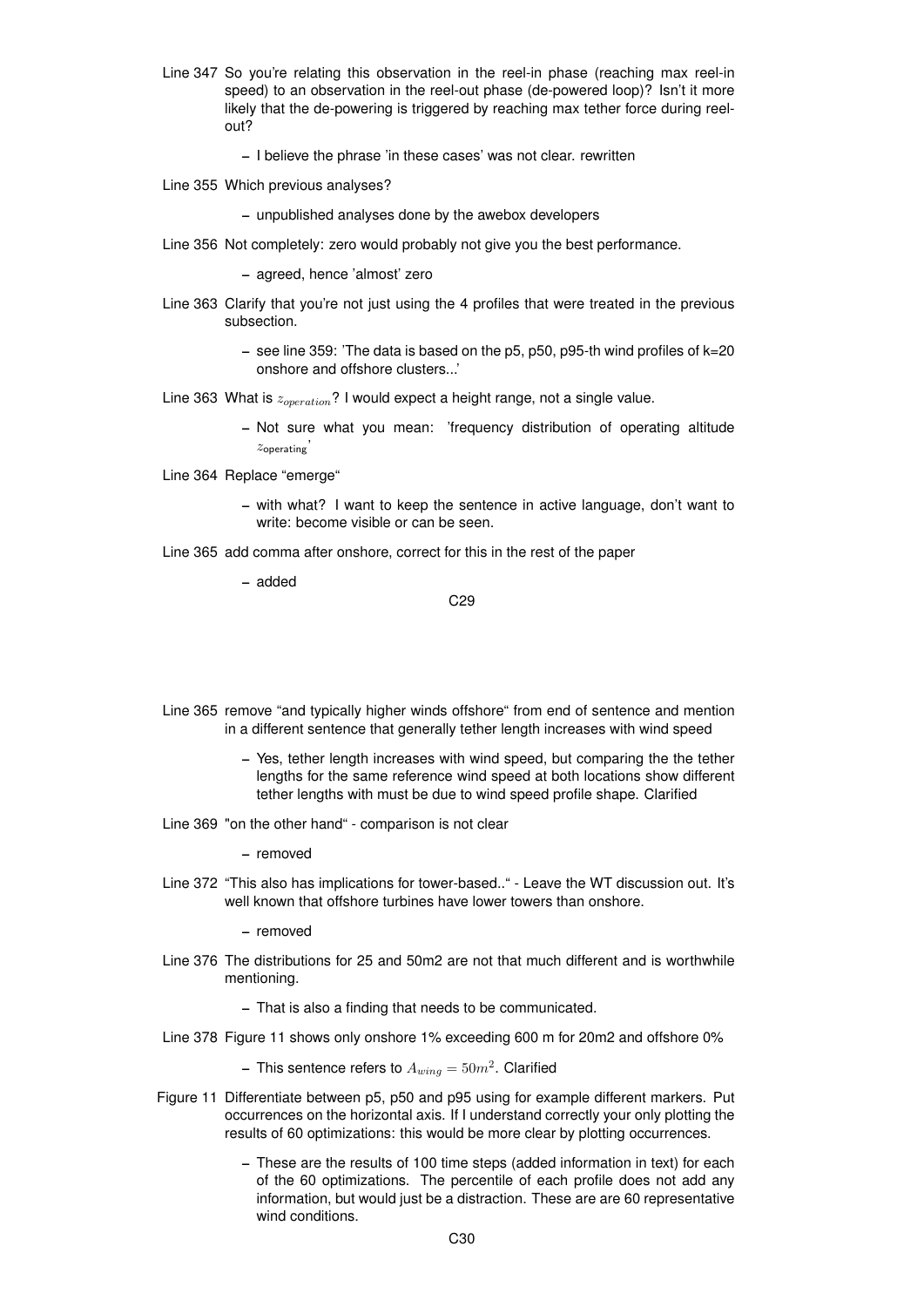Line 384 replace "unanimously accepted" by "consensus"

– replaced

Line 385 replace "wind speed probability distribution" by "wind resource model"

– implemented

Line 387 I would just mention that AWESs generally operate in a larger height range

– implemented

- Line 389 So this leaves you with a non-linear grid on the x-axis? Also the order is different for every reference height range? - If so, mention this. I would expect the p5 and p95 causing a lot irregularities in the power curves and wind distributions. Would it be possible to show data points represent p5, p50 and p95 powers? About using the power curves for integrating: basically you're trying to map this high dimensional space describing the wind profiles (60\*2=120 dimensions?) to a 1D space. By doing so you loose a lot of information on the wind profiles. How would you justify integrating over only this 1D space? How accurate would this be? Do you also use p5, p50 and p95 wind profiles to the frequency distributions? Is the area underneath your frequency distributions 100% in that case?
	- Recreated this figure with new data . The point of using p5, p50 and p95 within each cluster is to better represent the entire spectrum of simulated wind conditions and not to isolate their effect. No, this does not result in a non-linear grid on the x-axis. The x-axis is linear, but the points are scattered at a different location on the abscissa. The purpose of this analysis is to derive a SIMPLE power curve (+ investigating a good reference height x-axis) that can easily be understood and communicated. Therefore, it it necessary to simplify the wind profiles to a single value. Yes, the frequency of wind speeds adds up to 100%.

 $C<sub>31</sub>$ 

- Line 393 "respective AWES operating altitude" why using 60 629 m and 59 -551 m? Not all trajectories fly over this full range.
	- That's right. Added: The height ranges displayed in the legend represent the minimum and maximum operating altitude.
- Line 394 "black" instead of "red"

– implemented

Line 395 'The power curve shows a varying  $c_{p}^{WT}$ 

– added 'up to rated wind speed'

Line 397 what is the value of the rotor disc area?

– added

Equation 4  $U^3$ 

– implemented

Line 400 What do you mean with limit specific designs?

– removed

- Line 405 Isn't this just due to your choice for the rotor disc area?
	- The point here is to show that reference wind speed shifts the power curve and AWES power curves don't always align with typical WT power curves.
- Line 406 Explain more precisely: if wind speed is monotonically increasing with height  $u_{100m} \le u_{100-400m}$ . So the data points move to the when plotted against  $u_{100-400m}$  with respect to when they are plotted against  $u_{100m}$ .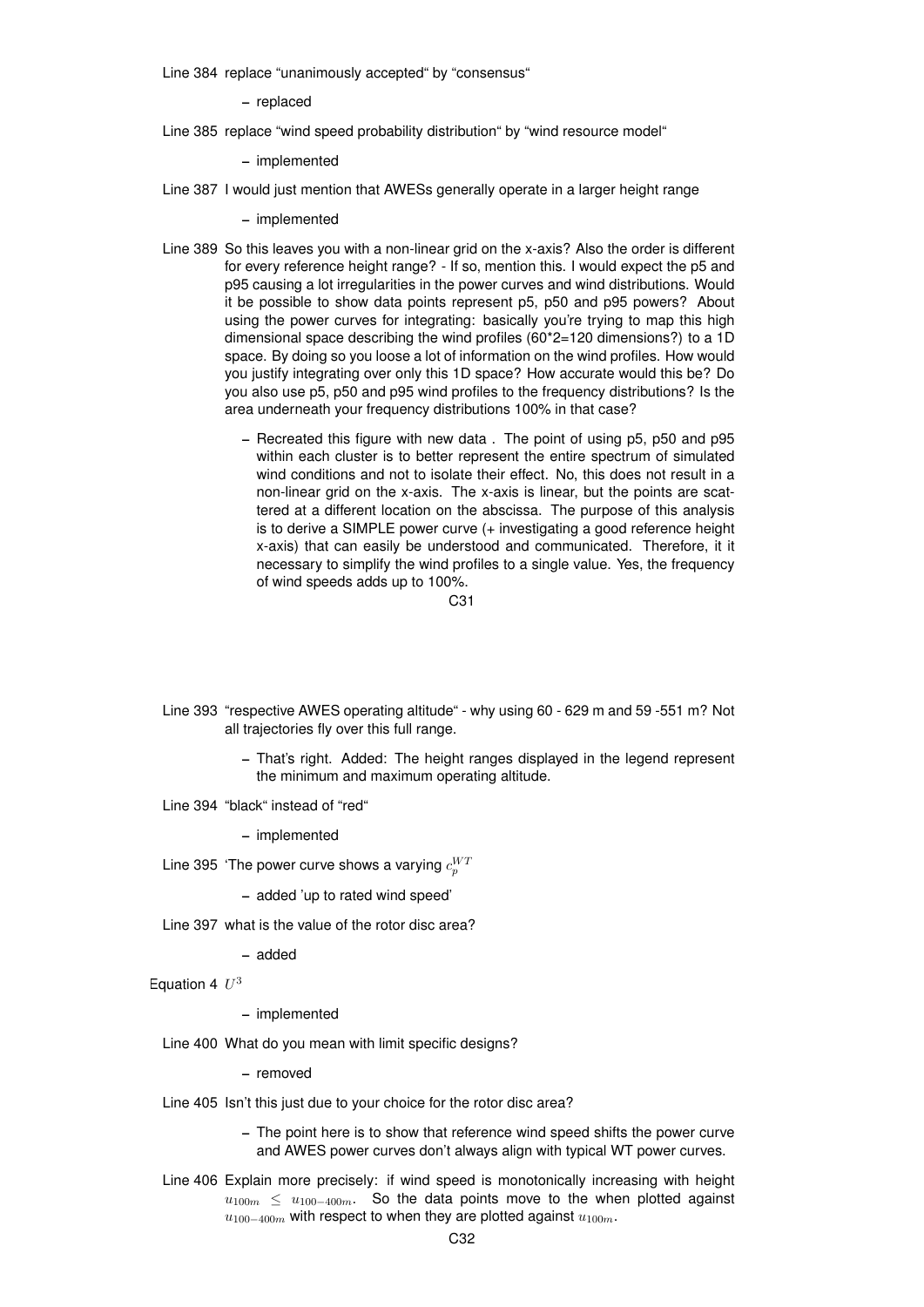Line 409 replace "overlap" by "lie on top"

– implemented

Line 409 Not clear why 200m ref would be better, since you mention in the previous sentence that every reference height gives roughly the same power curve.

– removed

- Line 410 with divergence you mean large difference?
	- I mean that the power curves diverge from each other with increasing reference wind speed.
- Line 411 Also  $c_{p}^{WT}$  is lowered after the rated wind speed

– sentence removed

- Figure 12 On y-axis is the energy contribution: not E average
	- changed to E. Also change legend of operating height
- Line 414 That the flight trajectory influence mean cycle power should be clear from the literature study.

– That is true, but these results nonetheless highlight this fact.

- Line 415 An overkill to use a separate plot when only adjusting the cp. What if you change the rotor disc area?
	- Which is why the plot is only in the appendix. Added a comment, assuming the same rotor diameter.

C33

Line 416 Leave out "A better .. future study.". Mention in the outlook at the end of paper.

– Left in "A better...", but removed "This however ..."

Line 418 Rephrase "integral multiplication"

– removed "integral"

Line 419 replace "Its total" by "The area underneath the distribution "

– implemented

Line 420 Rewrite "shifts towards higher wind speeds due to .. higher wind speeds"

– rewritten

Line 421 How is that similar?

– removed

Line 426 Which effect scales with size? - Isn't this specific to your methodology, i.e. the integration of the equivalent 1D wind profile space.

> – removed. I don't expect that this is because my method, but rather due to the more realistic wind conditions which result in a wider range of profiles

Line 428 Leave out "This indicates that onshore wind conditions favor higher operating altitude due to higher wind shear.

– removed

Line 429 What reduction? The AEP goes up

– it's the energy relative to system size.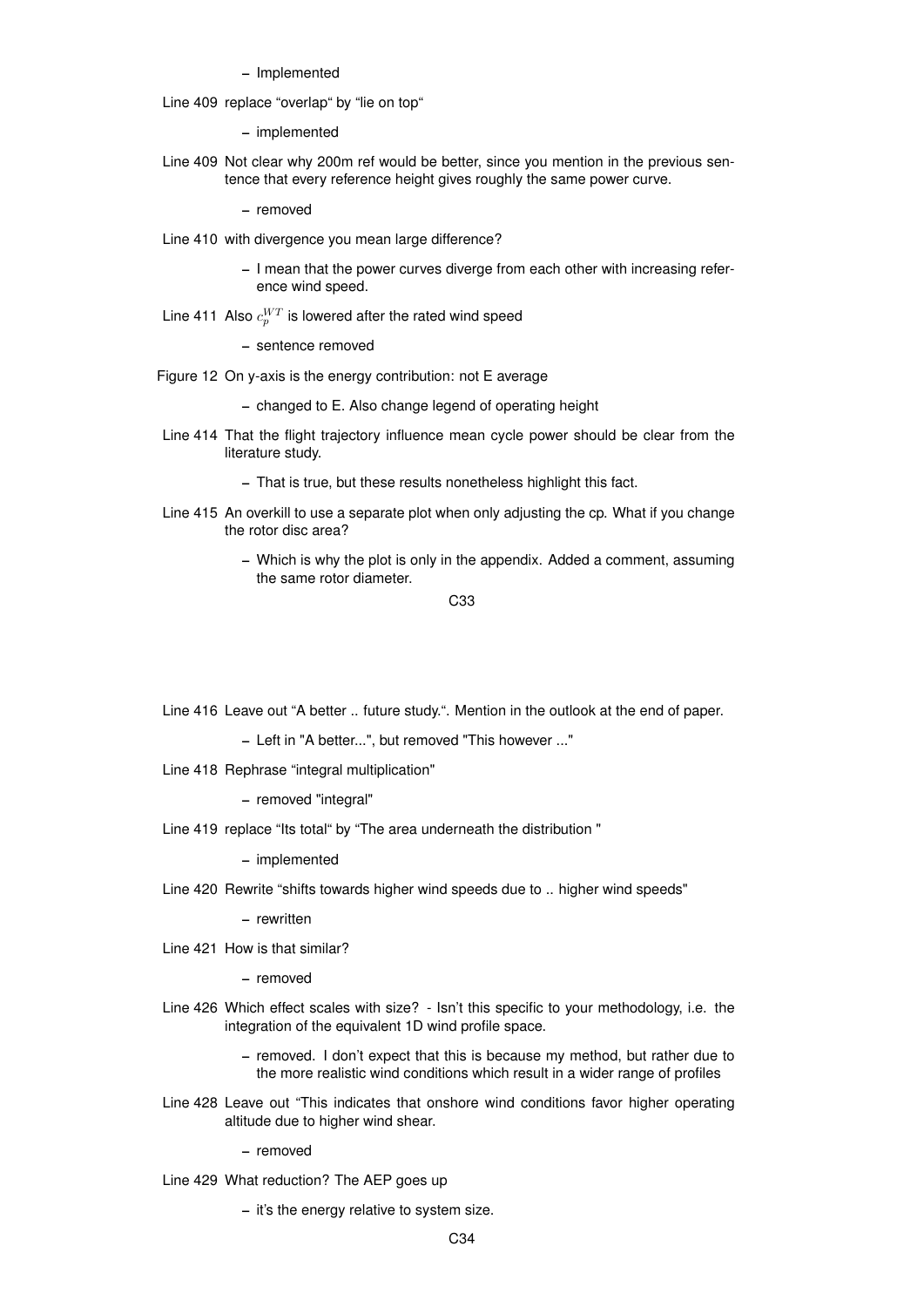Line 432 "This main difference" - which difference is explained exactly?

 $=$  removed

Line 433 The cp is very much dependent on the area you chose, which you haven't justified. Also, the onshore 20m2 curve for reference height 100m lies on top of that of the wind turbine.

– removed

Line 434 "wind speed along the actual AWES trajectory": this is a varying property - how would you use it as a reference?

– added 'average'

- Line 436 Figure 11 shows that the operational height range of 100 m are common. Why would a 500m height range be a good reference in that case?
	- It is the average wind speed between 100 and 600m not a single height.
- Line 439 How would you use this power coefficient in practice for power estimation? I think it's still a rather challenging task as you still need to determine the relation between lpath and the wind speed. More importantly, for WTs cp is often used to quantify the efficiency of the energy conversion. I don't think the given formulation is a good metric for AWES efficiency. Take for example the (hypothetical) situation where we have a uniform wind field and let's neglect the variation of the air density. As you implied earlier (line 356): the mean cycle power is not very sensitive to the flight path length. So for the same kite size, a shorter and longer pumping cycle with the same mean cycle power will give me completely different values for cp while the AWES efficiency did not change.
	- Agreed, removed sub-section

C35

Line 441 You mean average wind speed?

– removed

Line 442 Air density at which height?

– removed

Line 444  $z_{operation}$  suggests a single height, but probably needs to be a height range? Change throughout the paper.

– removed

Line 451 cp is not truly "velocity profile independent": especially at low wind speeds you see a vertical spread for fixed wind speed. How sensitive is power output to the wind profile shape?

– removed

Line 452 sentence does not explain any difference. Rewrite "The difference .. remains almost constant (see sub-section 5.1 and 5.2)" - unclear what you're saying.

– removed

Line 457 Dividing cp by c is the same as having the area of the kite multiplied by the path length in the denominator of equation 5 - why not use the wing area instead of the swept area in the first place and leave out the path length?

– removed

Line 459 Fit looks poor for larger wind speeds. Why do you only plot the line up to 18 m/s?

– removed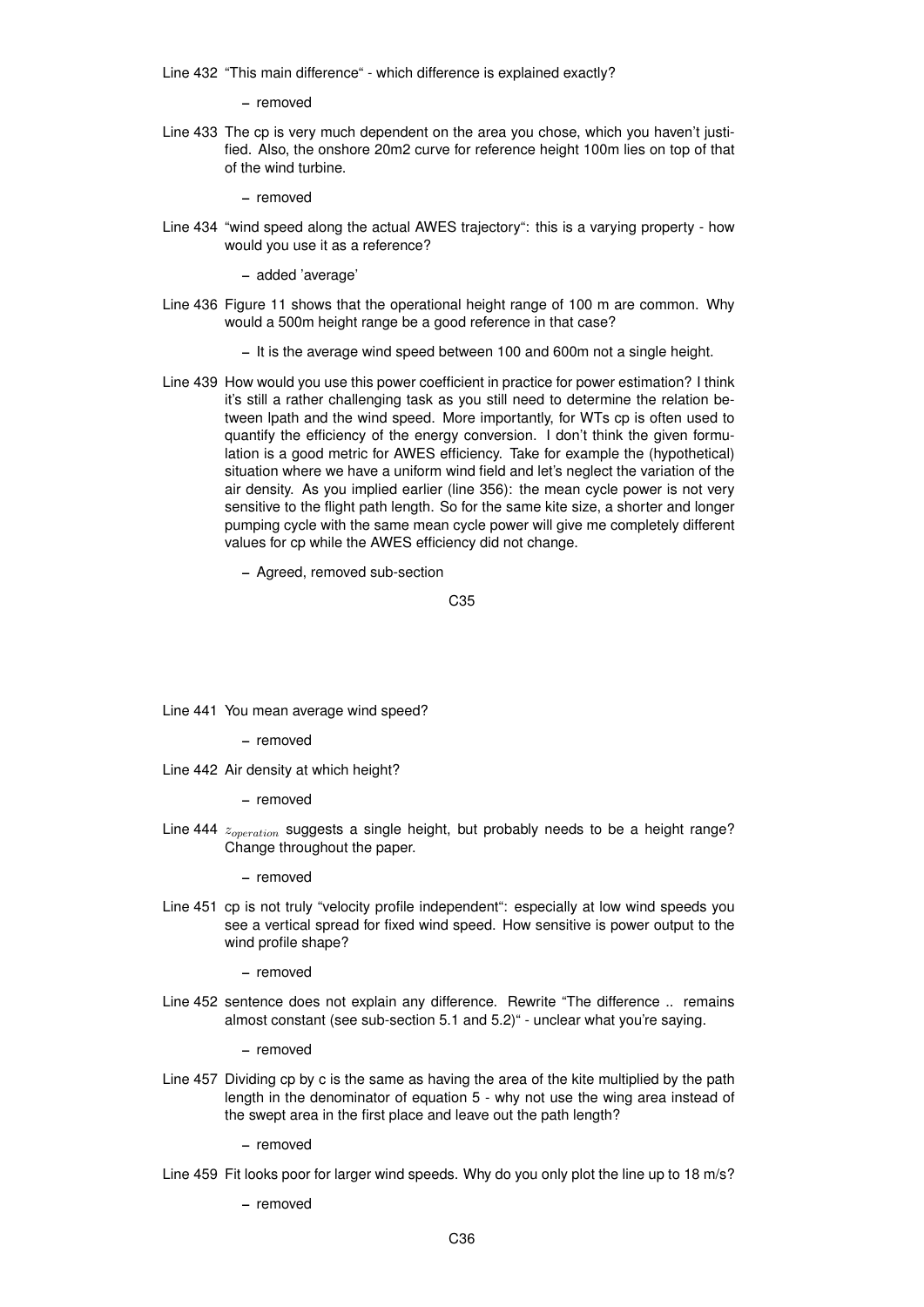Line 462 "contrasts" replace by "compares"

– implemented

Figure 13 The markers are not connected by the lines. Why is this?

- because these are individual data points and connecting them would result in zig zag lines. Instead, the lines are the curve fit. Figure removed
- Equation 7 leave out h/year

– removed

Line 472 remove "static"

– removed

- Line 473 use "probability distributions"
	- but it is the cluster frequency and not the probability distribution derived from a model
- Line 475 replace "justified" by "justify"
	- implemented
- Line 480 I think it is a bit bold to say that they are averaged out. You could reason that they are underrepresented. Also show with a figure similar to 12 how both computations are different
	- I think my point here is that high wind speeds contribute more to power than low speeds because of the cubic relation between power and wind speed. If you instead just use the average wind speed you lose this nonlinear relationship.

C37

- 2.7 Conclusions and outlook
- Line 490 replace "characterized" by "evaluated"
	- implemented
- Line 492 replace "deduced" by "uses"

– rewritten

- Line 493 replace "Representative wind velocity profiles based on k-means clustering were chosen to reduce computational cost." by "A representative wind resource model is deduced using the results of clustering wind profiles" - and place after discussing WRF
	- implemented
- Line 494 Do you need this high resolution if you drastically simplify the wind model in the end?
	- I still used actual profiles rather than cluster-means. I guess it depends on the purpose of the analysis. For the purpose of analysing trajectories and considering the non-linear relation between wind speed and power, I would argue yes.
- Line 497 "acceleration"?
	- 'increase'
- Line 511 replace "implemented" by "given as input"
	- implemented